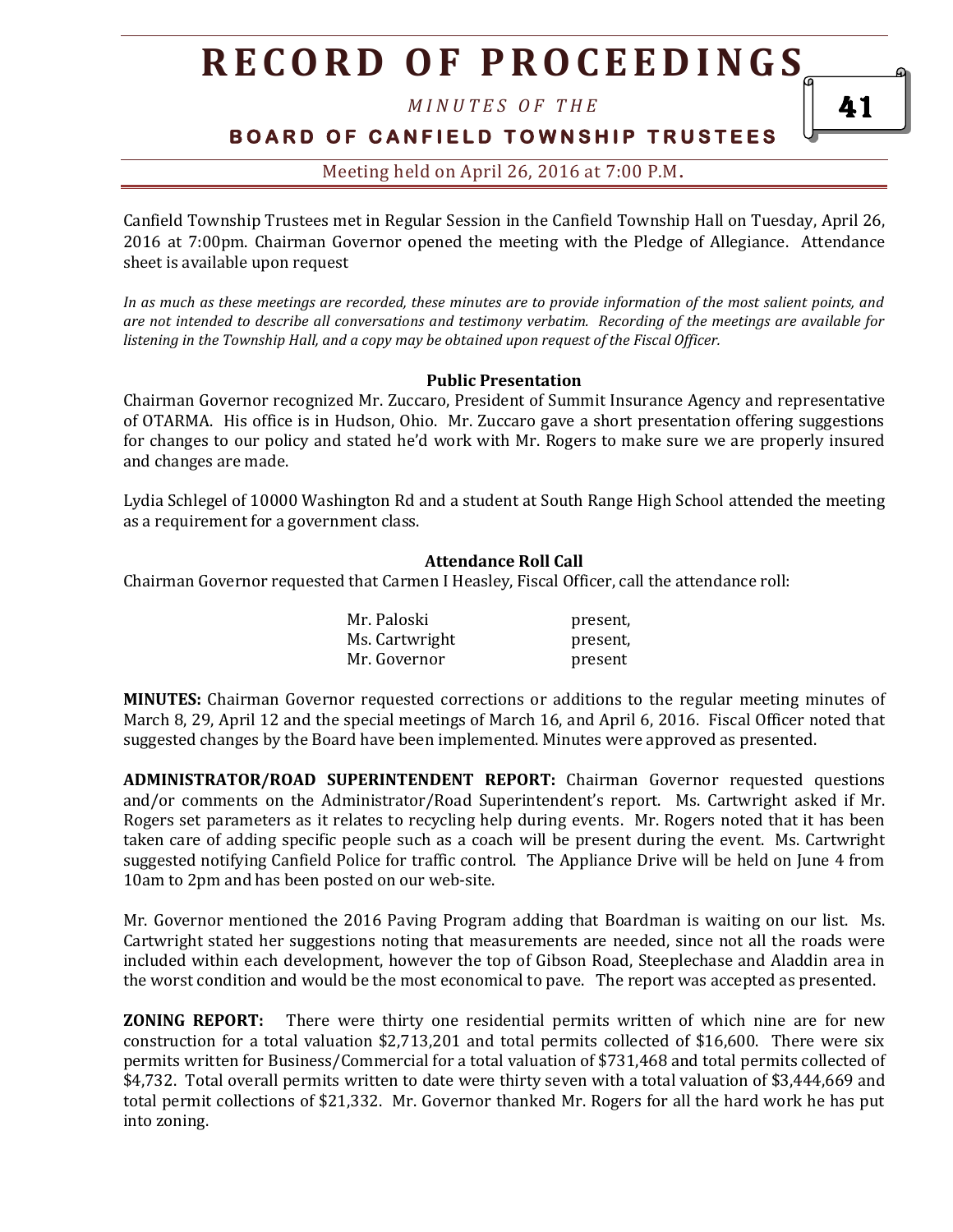*M I N U T E S O F T H E* 

#### **BOARD OF CANFIELD TOWNSHIP TRUSTEES**

Meeting held on April 26, 2016 at 7:00 P.M**.**

**FISCAL OFFICER'S REPORT:** Chairman Governor called on the Fiscal Officer, Carmen I. Heasley, to present the financials. The Fiscal Officer reviewed warrants and electronic payments; noted procedures to move \$500,000 from Star Ohio Plus which will take another week.

The Fiscal Officer asked the Board about the liquor license request for the Courtyard by Marriott/ Radius and with no objections to the license she will respond to the State of Ohio and the Mahoning County Commissioners that a hearing is not requested by this Board.

The Fiscal Officer reported on her phone conference with the State Auditor's Office as it pertains to the 2014-2015 audit, noting we should hear in early May concerning the bidding process. Mr. Rogers will contact Canfield Board of Education to RSVP our participation in the Civic Day Event. The report was accepted as presented.

#### **OLD BUSINESS**

Mr. Governor addressed our website optional \$395 yearly maintenance program. The original license cost \$750.00, but the optional maintenance would be \$395 per year. If the Board decides not to take this option and the site should crash, a new license would be required at \$3,000. The Board agreed that we do not need or want to pay for a maintenance program.

#### **NEW BUSINESS RESOLUTION 2016-04-26-54 Warrants & Electronic Payments**

Mr. Governor moved to approve Warrants #11036 thru #11060, electronic payments 127-2016 thru 152-2016 as general & payroll obligations of the Township in the amount of \$116,394.38. The Motion was seconded by Ms. Cartwright. Roll Call: Mr. Paloski, yes; Ms. Cartwright, yes; Mr. Governor, yes. Motion carried 3 to 0.

#### **RESOLUTION 2016-04-26-55 Nuisance Properties**

Mr. Governor moved to approve under the authority of ORC 505.87 as pursuant to resolution #2010-04- 13-98 the following as nuisance properties: 6405 Farmington Circle; 3812 Shields Road; 4011 Endenrock Drive; 4376 Mellinger Road; 4816 Messerly Road. 8477 Columbiana-Canfield Rd. The Motion was seconded by Ms. Cartwright. Discussion: Mr. Governor asked the Fiscal Officer what the process would be after this point. She noted that letters go out to the homeowners giving them seven days to abate and if that deadline is not met, mowing contractors are sent out for estimates and the property is mowed and or cleaned up. The actual cost plus \$150.00 administrative fee is added to the tax billing thru the county treasurer's office. When and if the taxes are paid, the Township is reimbursed thru property tax payments. If the home goes into foreclosure and is sold, liens are cleared and it is possible that the Township may never receive funds spent. When a property remains on the list more than one season, the process does not begin over again each year. The property remains on a permanent list until it's fully abated. Roll Call: Mr. Paloski, yes; Ms. Cartwright, yes; Mr. Governor, yes. Motion carried 3 to 0.

42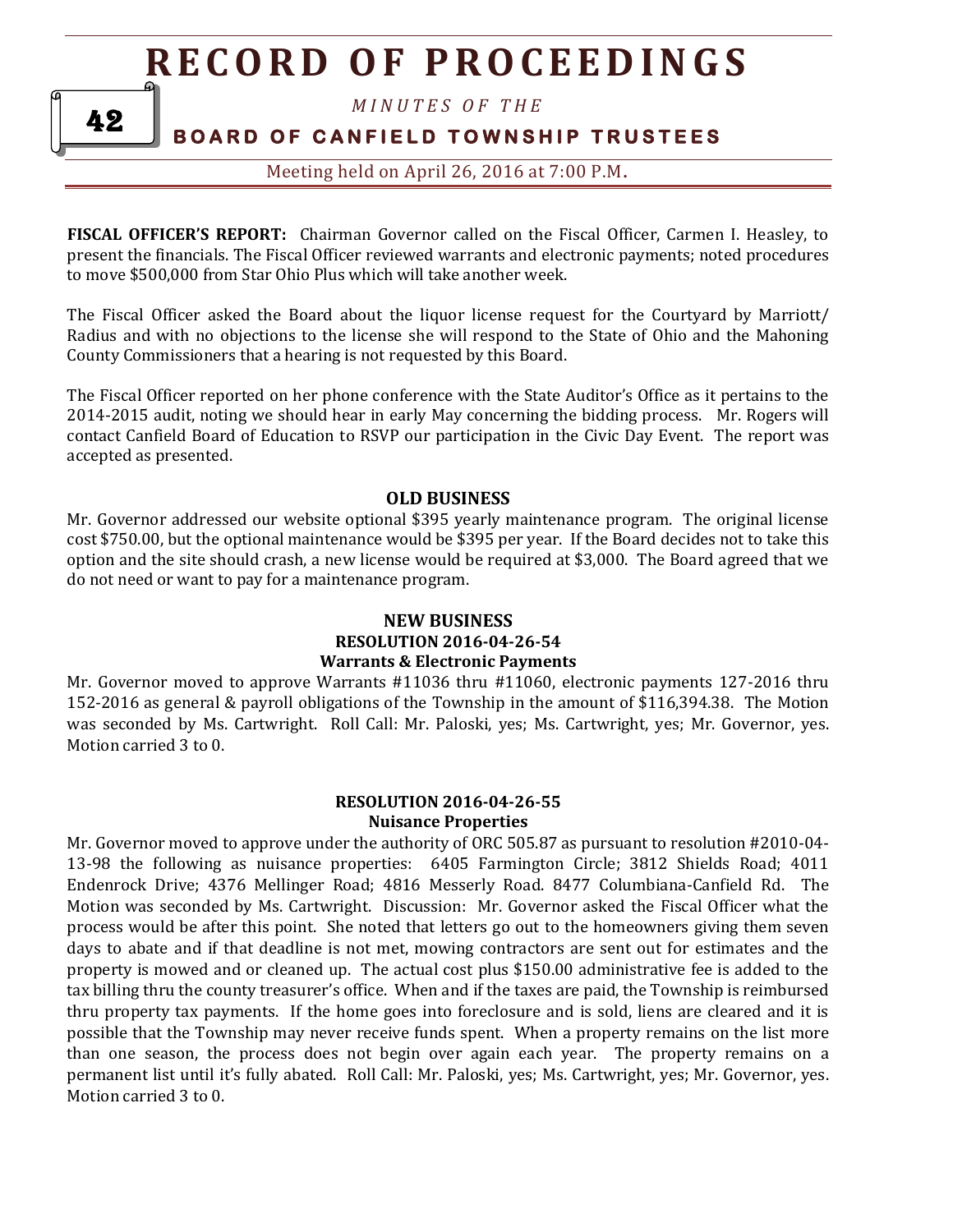*M I N U T E S O F T H E* 

**BOARD OF CANFIELD TOWNSHIP TRUSTEES** 

Meeting held on April 26, 2016 at 7:00 P.M**.**

**TRUSTEES COMMENTS:** Mr. Governor asked the Fiscal Officer for an update on the prosecutor's opinion request as it pertains to the healthcare op-out program. She explained that we are still waiting on the prosecutor's office. The prosecutor's office is concerned with addressing this opinion because of the way Obamacare may affect this program at the Federal level and she believes they are awaiting a final opinion from the Ohio Attorney General on this matter. This will affect Ms. Heasley and Mr. Paloski.

Mr. Governor advised the Board during the last meeting that the Canfield Soccer Club is interested in renting storage space at the Township Community Park building and having the restrooms open during the upcoming season. Ms. Cartwright stated that she thought the prosecutors were going to draw up an agreement. Mr. Governor thought that we were going to make sure that we were all in agreement with everything first before drawing up an agreement. The club has countered with a yearly cost of \$1,000, asking what the Board thought of that amount. The space is not being used at this time and feels this would be a win – win for both of us, generating income on space not being utilized. Mr. Rogers noted that the insurance company informed him today that the club will need to carry liability insurance listing us on the policy while renting from us. All agreed that some type of agreement must be made concerning the key to access the restrooms. Mr. Governor asked Mr. Rogers to contact the soccer club to inform them that the Board is in agreement

Ms. Cartwright announced Cardinal Joint Fire District has two new fire trucks arriving this evening; one replaces the truck that was in an accident on the turnpike and the other is scheduled to go into commission and will be transferred to station III when it opens.

**Next Meeting Dates:** Special meeting with Public Works employees is scheduled for May 3 at 8:30 to 10:30am. The next regular meeting will be held on May 10 at 7:00pm. A special budget workshop will be held on May 17 at 2pm and will be advertised to deal with other business of the Board.

#### **RESOLUTION 2016-04-26-56 Executive Session**

Mr. Governor moved to adjourn into executive session in accordance with ORC 121.22 at 7:48pm to discuss the employment of a public employee, to prepare for collective bargaining matters and to discuss compensation of a public employee. The Motion was seconded by Ms. Cartwright. Roll Call: Mr. Paloski, yes; Ms. Cartwright; yes; Mr. Governor, yes. Motion carried 3 to 0.

The Board returned to open session at 9:26pm.

#### **ADJOURNMENT**

With no further business before the Board, the Chairman Governor adjourned the meeting at 9:27pm.

Mr. Brian W. Governor, Chairman Ms. Marie Izzo Cartwright, Vice-Chairman

\_\_\_\_\_\_\_\_\_\_\_\_\_\_\_\_\_\_\_\_\_\_\_\_\_\_\_\_\_\_\_\_\_\_\_\_\_\_\_\_\_\_ \_\_\_\_\_\_\_\_\_\_\_\_\_\_\_\_\_\_\_\_\_\_\_\_\_\_\_\_\_\_\_\_\_\_\_\_\_\_\_\_\_\_\_\_\_\_\_\_\_

\_\_\_\_\_\_\_\_\_\_\_\_\_\_\_\_\_\_\_\_\_\_\_\_\_\_\_\_\_\_\_\_\_\_\_\_\_\_\_\_\_\_ \_\_\_\_\_\_\_\_\_\_\_\_\_\_\_\_\_\_\_\_\_\_\_\_\_\_\_\_\_\_\_\_\_\_\_\_\_\_\_\_\_\_\_\_\_\_\_\_

Mr. Joseph N. Paloski, Trustee Ms. Carmen I. Heasley, Fiscal Officer